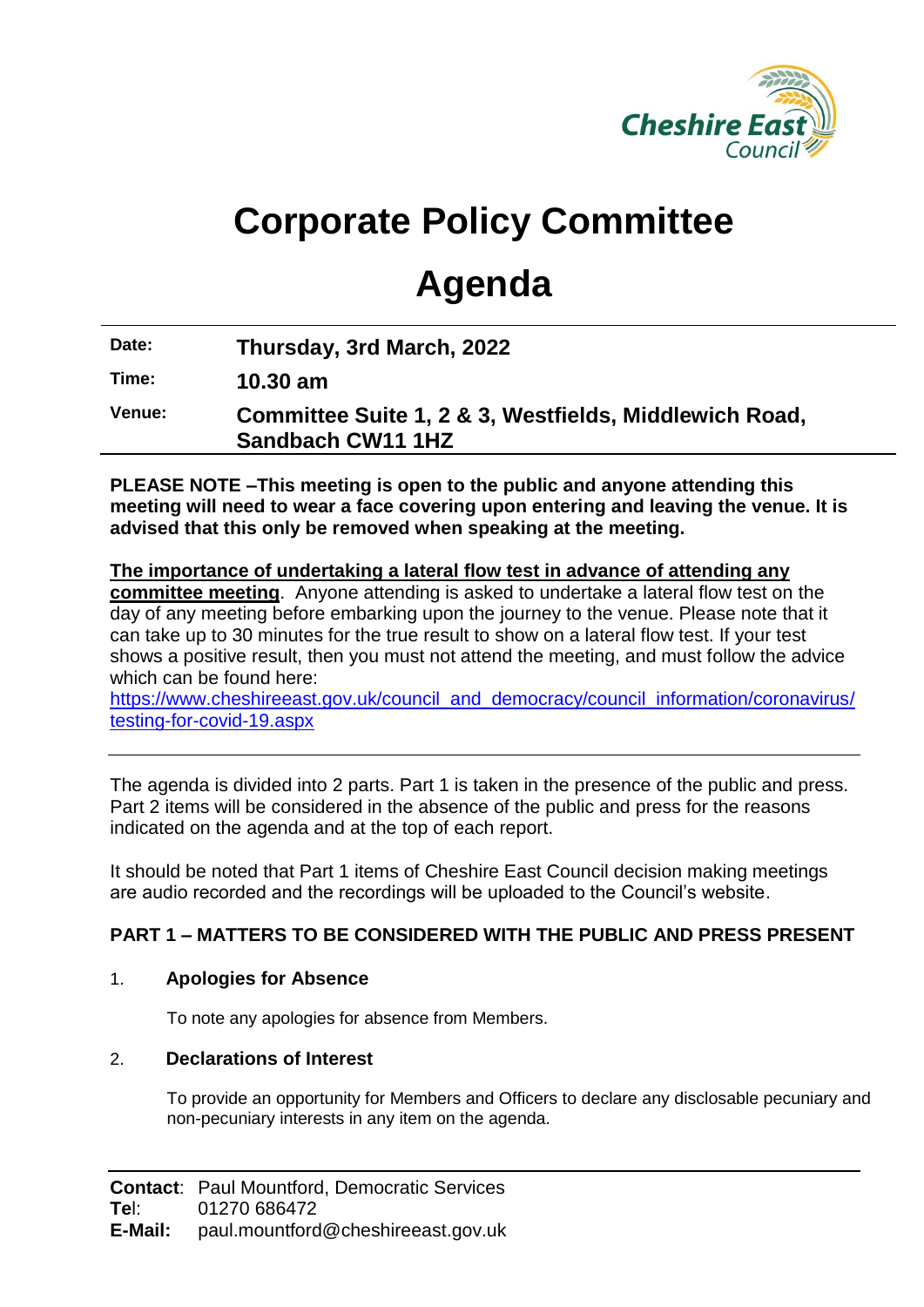#### 3. **Public Speaking/Open Session**

In accordance with paragraph 2.24 of the Committee Procedure Rules and Appendix on Public Speaking, set out in the [Constitution,](https://www.cheshireeast.gov.uk/council_and_democracy/your_council/constitution.aspx) a total period of 15 minutes is allocated for members of the public to put questions to the Committee on any matter relating to this agenda. Each member of the public will be allowed up to two minutes to speak; the Chair will have discretion to vary this where they consider it appropriate.

Members of the public wishing to speak are required to provide notice of this at least three clear working days in advance of the meeting.

#### 4. **Minutes of Previous Meeting** (Pages 5 - 14)

To approve as a correct record the minutes of the meeting held on  $10<sup>th</sup>$  February 2022.

#### 5. **ARAP/ACRS Bridging Hotel and Resettlement Scheme Report** (Pages 15 - 26)

To consider an update on the Afghan Relocations and Assistance Policy (ARAP) and the Afghan Citizens Resettlement Scheme (ACRS).

#### 6. **Review of the Emergency Assistance Scheme** (Pages 27 - 38)

To consider proposed changes to the Emergency Assistance Scheme for 2022/23 following a review.

#### 7. **Cheshire East Digital Strategy** (Pages 39 - 72)

To consider a report on the outcome of consultation on the draft Digital Strategy and to seek approval of the final Digital Strategy for Cheshire East Council.

#### 8. **Cyber Security Update** (Pages 73 - 78)

To receive an update on cyber security within the Council.

#### 9. **Equality, Diversity and Inclusion Strategy - Progress Review** (Pages 79 - 100)

To receive an update on progress against delivery of the Equality, Diversity and Inclusion Strategy 2021-2025.

#### 10. **Update on Workforce Efficiencies and Terms and Conditions Review** (Pages  $101 - 110$

To receive an update on progress to review workforce efficiencies and terms and conditions.

#### 11. **Health and Safety Update Quarter 3** (Pages 111 - 126)

To consider a report which provides a summary of data regarding accident and information data for the Council and maintained schools for Quarter 3 2021/22.

#### 12. **Work Programme** (Pages 127 - 128)

To consider the Work Programme and determine any required amendments.